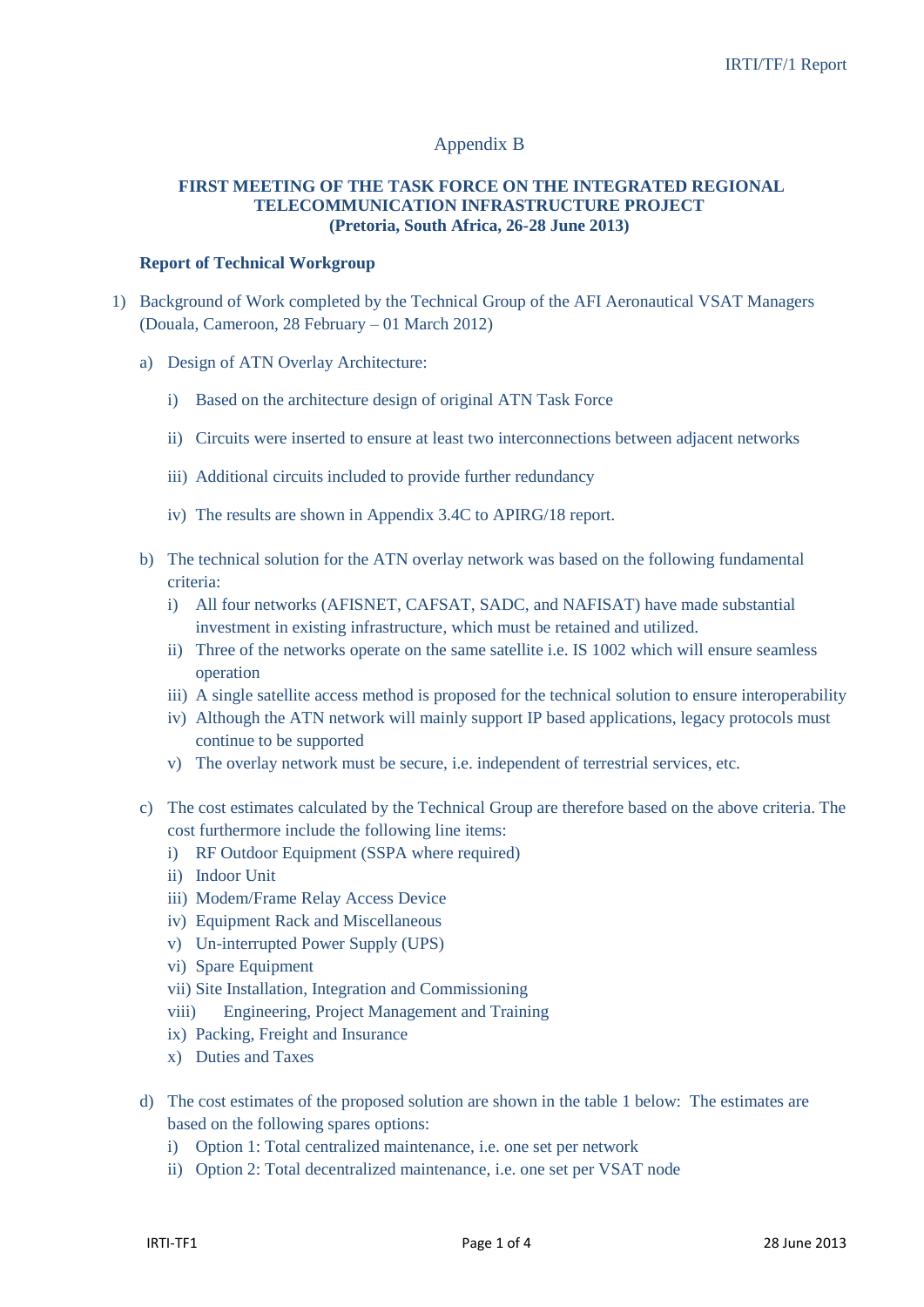- iii) Option 3: Hybrid consisting of:
	- (1) Decentralised maintenance for CAFSAT & NAFISAT
	- (2) Centralized maintenance for SADC and NAFISAT
- iv) Table 1 below is a summary of the initial cost calculations for the AFI ATN overlay network

## Table 1

| Cost Comparison of VSAT Solutions for an AFI ATN Network - IDU in 1 + 1 Configuration |                           |                    |                       |                      |                                                 |  |  |  |  |  |  |  |  |  |
|---------------------------------------------------------------------------------------|---------------------------|--------------------|-----------------------|----------------------|-------------------------------------------------|--|--|--|--|--|--|--|--|--|
| $Region ->$                                                                           | <b>NAFISAT Region</b>     | <b>SADC Region</b> | <b>AFISNET Region</b> | <b>CAFSAT Region</b> | <b>Total Cost for AFI</b><br><b>ATN Network</b> |  |  |  |  |  |  |  |  |  |
| <b>Excluding Spares Options</b>                                                       |                           |                    |                       |                      |                                                 |  |  |  |  |  |  |  |  |  |
| Option D (TDMA)<br><b>IDU7000</b>                                                     | \$<br>560,685.91          | \$<br>610,341.82   | \$<br>631,273.03      | \$<br>604,376.50     | \$<br>2,406,677.26                              |  |  |  |  |  |  |  |  |  |
| <b>Including Option 1 Spares</b>                                                      |                           |                    |                       |                      |                                                 |  |  |  |  |  |  |  |  |  |
| Option D (TDMA)<br><b>IDU7000</b>                                                     | Ś<br>583,615.91           | \$<br>671,671.82   | \$<br>692,603.03      | \$<br>627,306.50     | \$<br>2,575,197.26                              |  |  |  |  |  |  |  |  |  |
| Including Option 2 Spares                                                             |                           |                    |                       |                      |                                                 |  |  |  |  |  |  |  |  |  |
| Option D (TDMA)<br><b>IDU7000</b>                                                     | \$<br>755,865.91          | \$<br>920,721.82   | \$<br>1,016,313.03    | \$<br>767,026.50     | \$<br>3,459,927.26                              |  |  |  |  |  |  |  |  |  |
|                                                                                       | Including Option 3 Spares |                    |                       |                      |                                                 |  |  |  |  |  |  |  |  |  |
| Option D (TDMA)<br><b>IDU7000</b>                                                     | \$<br>593,215.91          | \$<br>662,071.82   | \$<br>1,016,313.03    | \$<br>767,026.50     | \$<br>3,038,627.26                              |  |  |  |  |  |  |  |  |  |

2) Way Forward of Technical Group of Integrated Regional Telecommunication Infrastructure Task Force

The following topics must be addressed by the Technical Group and timelines proposed:

- a) Revise and Provide input to Financial and Administrative Groups:
	- i) Revisit the calculations shown in table 4.1 above, done for the recommended technical solution, as well as costing for the maintenance options, and submit to Financial & Administrative groups – Target date: **August 2013**
- b) Revision of the AFI ATN routing architecture
	- i) The AFI ATN routing architecture must be revised to include circuits between Addis Ababa and Cairo/Johannesburg. As part of the process ATNS will discuss the implementation of the AMHS circuits and the conducting of trials with Ethiopia.
	- ii) Revise the AFI ATN architecture, taking into account the re-alignment of the NAFISAT ANPs and SUPPs to the EUR and MID Regions – **ongoing**
- c) Complete work in respect of maintenance options
	- i) This is still not completed and will be addressed by Technical Group Target date: **November 2013**
- d) Review and update the status of implementation of the best practices as adopted by the APIRG/18 Meeting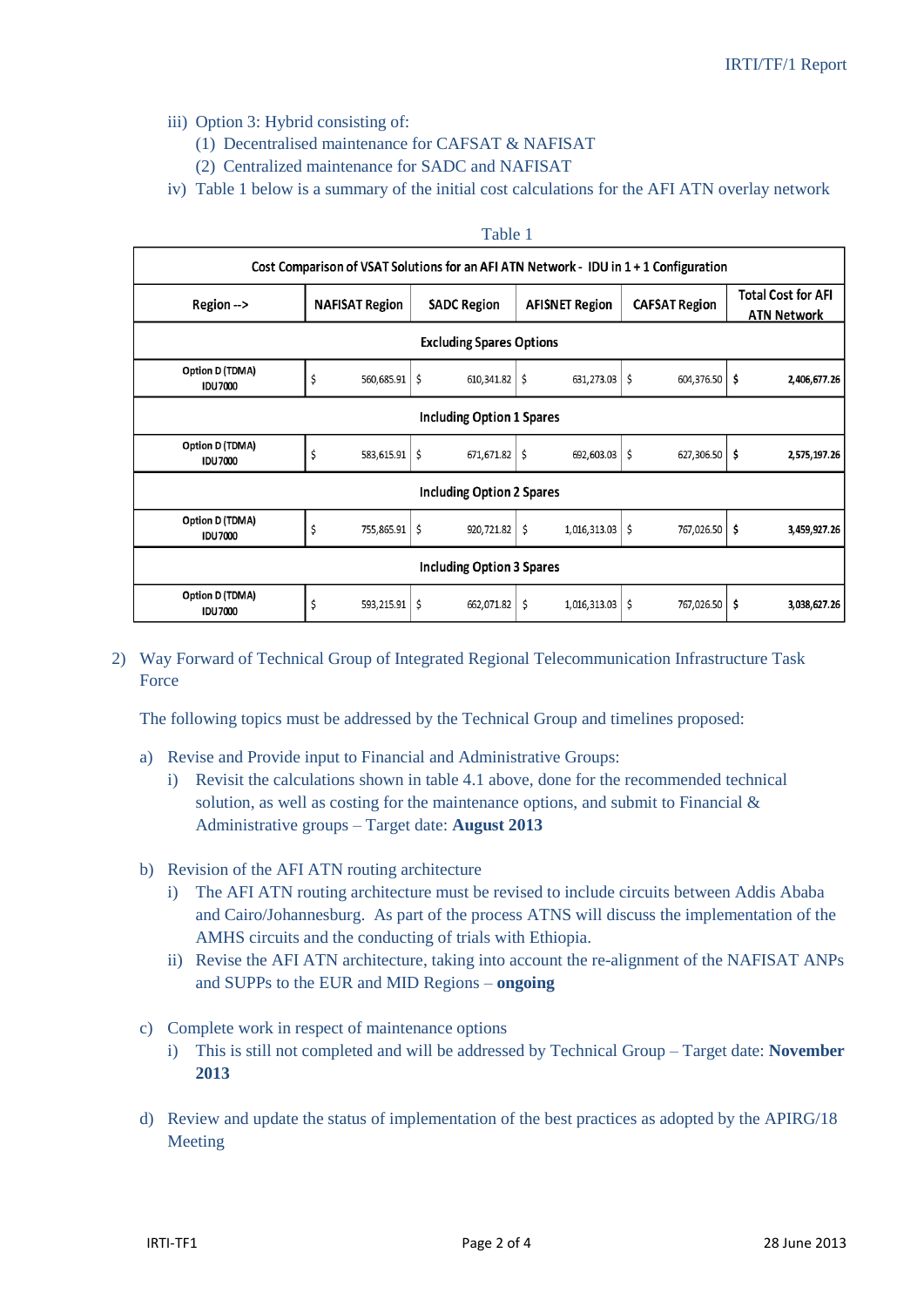- i) Initial analyses to be revisited by the Technical Group and report drafted Target date: **November 2013**
- e) Conduct a gap analysis against agreed best practices for networks
	- i) Initial analyses to be revisited by Technical Group and a report drafted
	- ii) Backup of satellite services: Technical discussions to be conducted with Intelsat to finalise calculations of backup options. It is foreseen that additional cost will have to be incurred that is not included in the initial cost calculation for the ATN Overlay – Target Date: **November 2013**
- f) Develop a convergence plan with priorities and timelines to close identified gaps & other work for technical group
	- i) Align timelines with the timelines proposed in the AMHS Task Force:
		- (1) 2012 to 2014 National deployment domestic AMHS
		- (2) 2013 2015 Regional deployment AFI States will implement MTA to MTA, AMHS connections using TCP/IP via established AFI networks
		- (3) 2014 2018 Inter-regional deployment ATN/IPS connections
- g) Alignment of Regional Air Navigation Plans & Supplementary Procedures:
	- i) Analyse the possible impact of the alignment of ANPs and SUPPs on its work
	- ii) Agree on the way forward for the development of an integrated regional telecommunication infrastructure for the Africa-Indian Ocean Region:
	- iii) Amendment proposal for AFI Regional Air Navigation Plan as appropriate Architecture will have to be revised taking into account the re-alignment of the NAFISAT states, refer to paragraph 2 b) above
- 3) Timelines for Technical Group
	- a) The timelines based on the target dates as proposed are shown in the Gantt chart below: